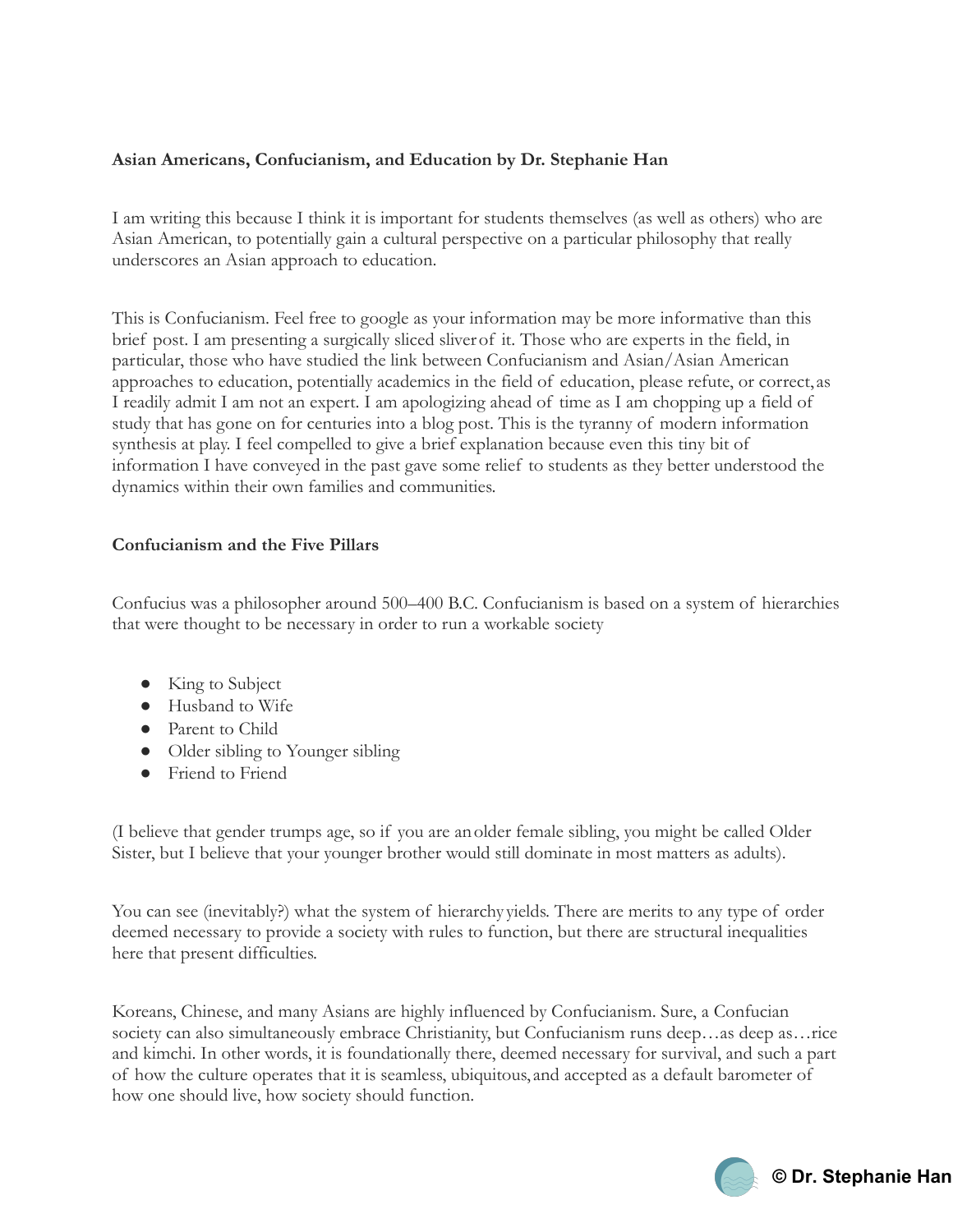### **Women**

Women didn't come into this Confucian discussion much. So bam, right at the start this is a not a female-friendly type of ideology, but not a singlereligion existing today was driven by women's leadership, viewed women's opinions as worthy of participationwithin the governance of the organization, or featured women in the majority of its written texts.

#### **Ancestor Worship**

This system is also one based on ancestor worship. Confucianism offered no afterlife of heaven, harps, halos, and clouds. No angel wings. It pretty much boiled down to ancestors (note nearest ones are your parents) and I don't believe there was much about sporting flowing diaphanous clothes or plucking stringed instruments with light streaming down on one's angelic face. Confucianism is known as a philosophy, but there was also a period when it was followed as a religious practice, in that its principles were used to govern spiritual practice.

### **Parents as gods**

I want you to think about this deeply. If one believesin ancestor worship, what does this make one's parents, exactly? That's right: gods.

You worship and do as your parents say and in turn your parents/gods will provide what is needed and so it goes through the generations.

Ponder this. Worshipping your ancestors flies in the face of monotheism. No worries though — it's viewed now as a philosophy. And I happen to have witnessed how both Christianity and Confucian ancestor worship can be combined. Bow to Virgin Mary, bow to picture of grandparents, bow to Christmas tree. Just keeping the options open! But just hold the thought as we march through this idea…

#### **Imperial Exams or early standardized tests**

A significant part of the early system of governancein China and Korea was the Imperial Examination system. Everyone got a crack at passing the exam, and then obtaining a position in government that would elevate one's family. Here's where we see, despite it looking otherwise, inequality rear its head.

Who could afford to have a son (no daughter) take time off from the rice fields or woodcutting business to support the family to study all day with the help of paid tutors to pass the exam? Just a hunch, but this was not an easy way to climb the ladder of social and economic success. Because